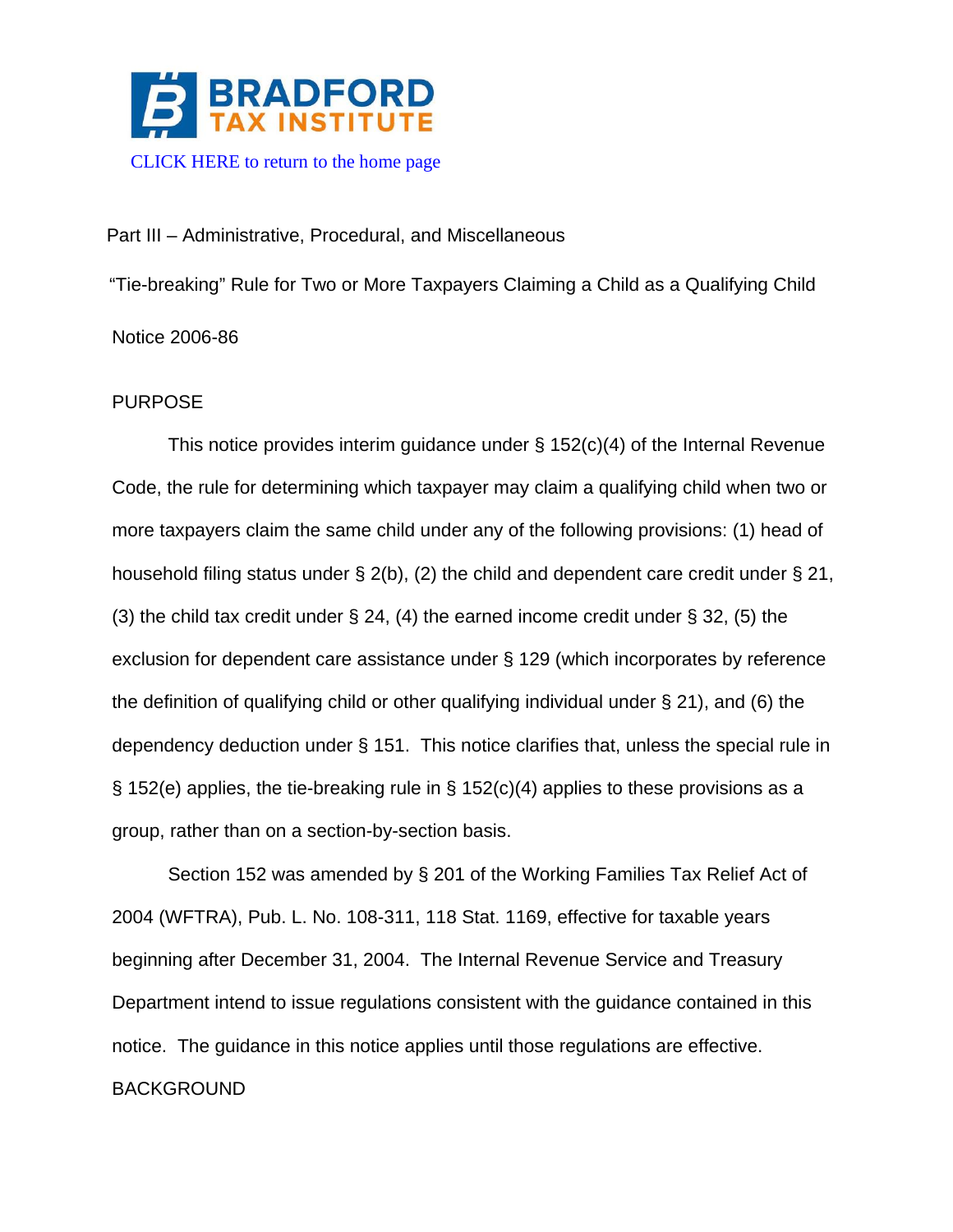### *Definition of a qualifying child*

Section 151 allows a taxpayer a deduction of the exemption amount for each individual who is a dependent (as defined in § 152) of the taxpayer for the taxable year. Under § 152(a), a dependent is a qualifying child or qualifying relative.

 Section 152(c)(1) defines a qualifying child as an individual who (A) bears a certain relationship to the taxpayer (child, brother, sister, stepbrother, stepsister or descendant of any of those relatives), (B) has the same principal place of abode as the taxpayer for more than one-half of the taxable year, (C) meets certain age requirements, and (D) does not provide over one-half of the child's own support for the calendar year in which the taxable year of the taxpayer begins.

 WFTRA establishes a uniform definition of a qualifying child under § 152(c) for determining whether a taxpayer qualifies for head of household filing status, the child and dependent care credit, the child tax credit, the earned income credit, and the dependency deduction. *See* §§ 2(b)(1)(A)(i), 21(b)(1)(A), 24(c), 32(c)(3), and 151, respectively, and H.R. Conf. Rep. No. 696, 108th Cong., 2d Sess. 55-65 (2004). The uniform definition also applies in determining whether a taxpayer qualifies for the income exclusion under § 129, which defines dependent care assistance by reference to employment-related expenses (as defined in § 21b)(2)) for the care of a qualifying child or other qualifying individual.

### *"Tie-breaking" rule*

 Section 152(c)(4) provides a tie-breaking rule for determining which taxpayer may claim a qualifying child as a qualifying child when two or more taxpayers claim the same child for a taxable year beginning in the same calendar year. The general rule of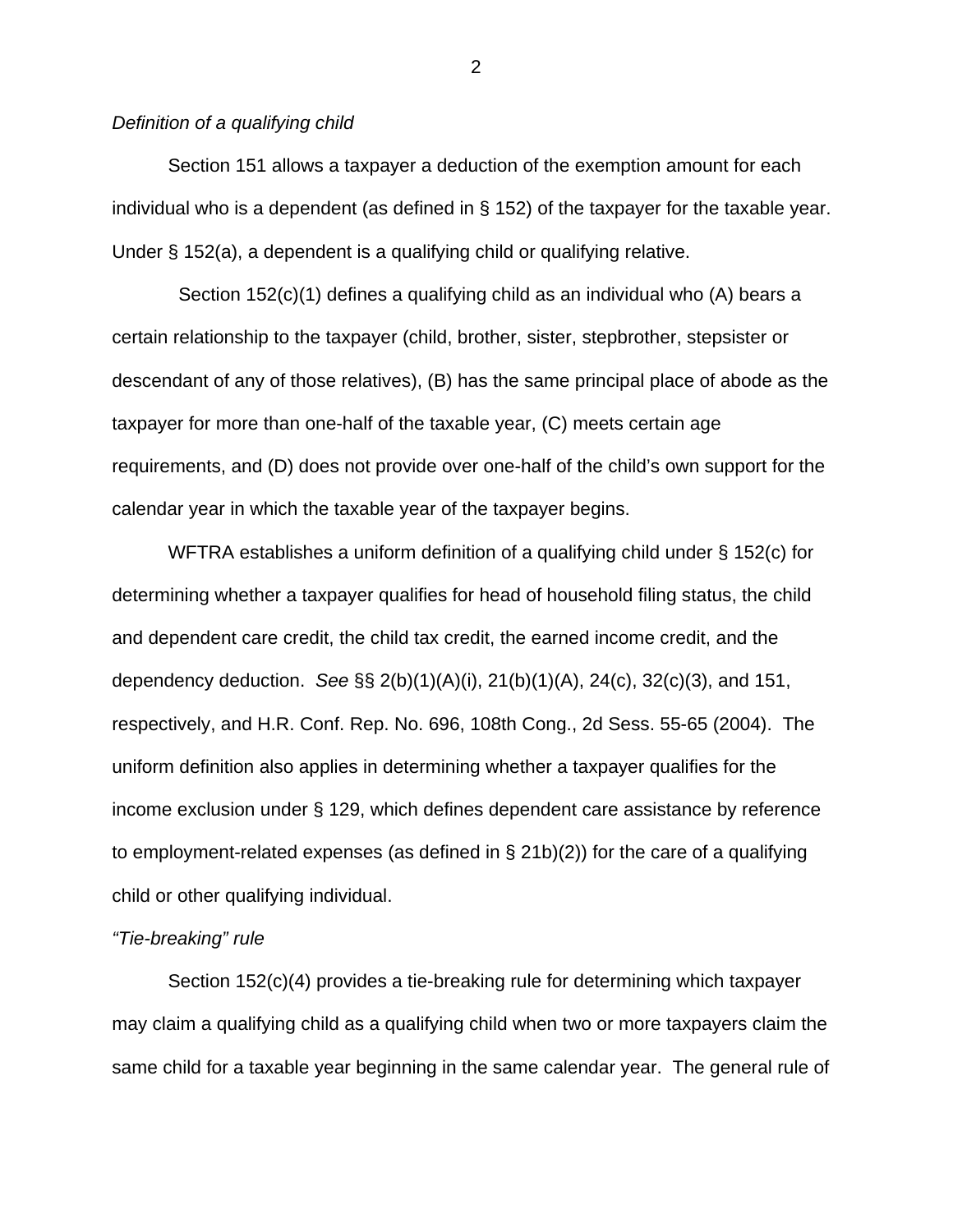§ 152(c)(4)(A) applies if one or no taxpayer claiming the child is the child's parent. Under  $\S$  152(c)(4)(A), the child is treated as the qualifying child of (i) the taxpayer who is the child's parent, or (ii) if none of the taxpayers is the child's parent, the taxpayer with the highest adjusted gross income for that taxable year.

The rule of  $\S$  152(c)(4)(B) applies if both taxpayers claiming the child as a qualifying child are the child's parents who do not file a joint return together. Under  $\S$  152(c)(4)(B), the child is treated as the qualifying child of the parent with whom the child resides for the longer period of time during the taxable year. If the child resides with both parents for the same amount of time during the taxable year, the child is treated as the qualifying child of the parent with the higher adjusted gross income for that taxable year.

#### *Special rule for certain noncustodial parents*

Notwithstanding the rule of  $\S152(c)(4)(B)$ , a child may be treated as the qualifying child of the noncustodial parent, for certain purposes, under the special rule of § 152(e). The noncustodial parent may claim the child as a qualifying child under § 152(e), if:

 (1) the child is in the custody of one or both parents for more than one-half of the calendar year;

 (2) the child receives over one-half of the child's support during the calendar year from the child's parents;

(3) the parents--

 (a) are divorced or separated under a decree of divorce or separate maintenance,

(b) are separated under a written separation agreement, or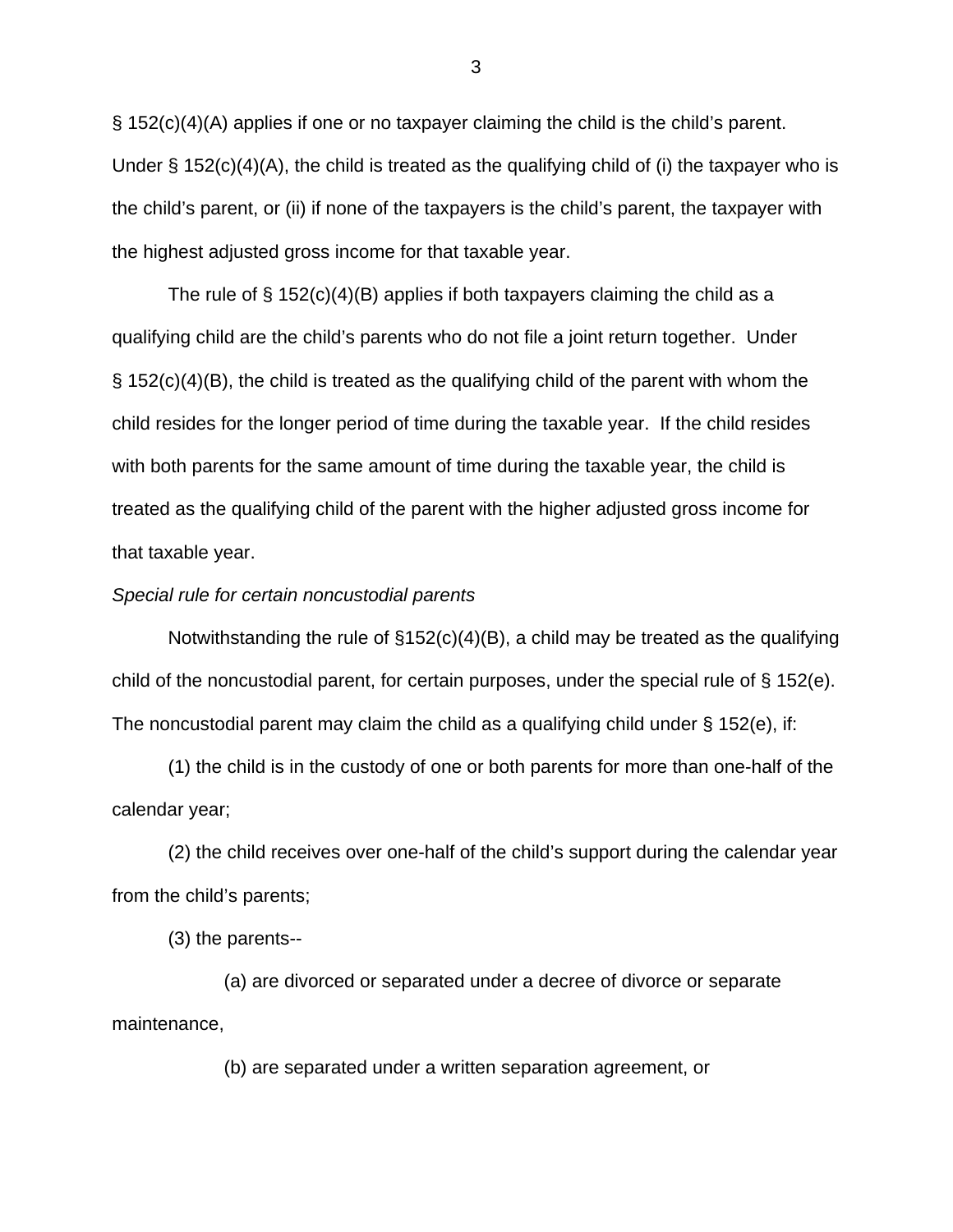(c) live apart at all times during the last 6 months of the calendar year; and (4) the custodial parent releases the claim to the exemption to the noncustodial parent in a written declaration that the noncustodial parent attaches to the noncustodial parent's tax return.

 Section 152(e)(4) defines "custodial parent" as the parent having custody of the child for the greater portion of the calendar year, and "noncustodial parent" as the parent who is not the custodial parent.

 The special rule of § 152(e) allows a noncustodial parent to claim the child as a qualifying child only for purposes of the child tax credit under § 24 and the dependency deduction under § 151. Section 152(e) does not apply to determinations under §§ 2(b), 21(b) and 129 (see § 21(e)(5)), and 32(c)(3).

#### APPLICATION

Except to the extent that § 152(e) applies, under § 152(c)(4), when more than one taxpayer claims a child as a qualifying child, the child is treated as the qualifying child of only one taxpayer for all the provisions that employ the uniform definition of a qualifying child (head of household filing status under § 2(b), the child and dependent care credit under § 21, the child tax credit under § 24, the earned income credit under § 32, the exclusion for dependent care assistance under § 129, and the dependency deduction under § 151). This rule is applied to these provisions as a group, rather than on a section-by-section basis.

If § 152(e) applies, a child may be treated as the qualifying child of two taxpayers. A noncustodial parent may claim the child as a qualifying child under § 152(e) only for purposes of the child tax credit under § 24 and the dependency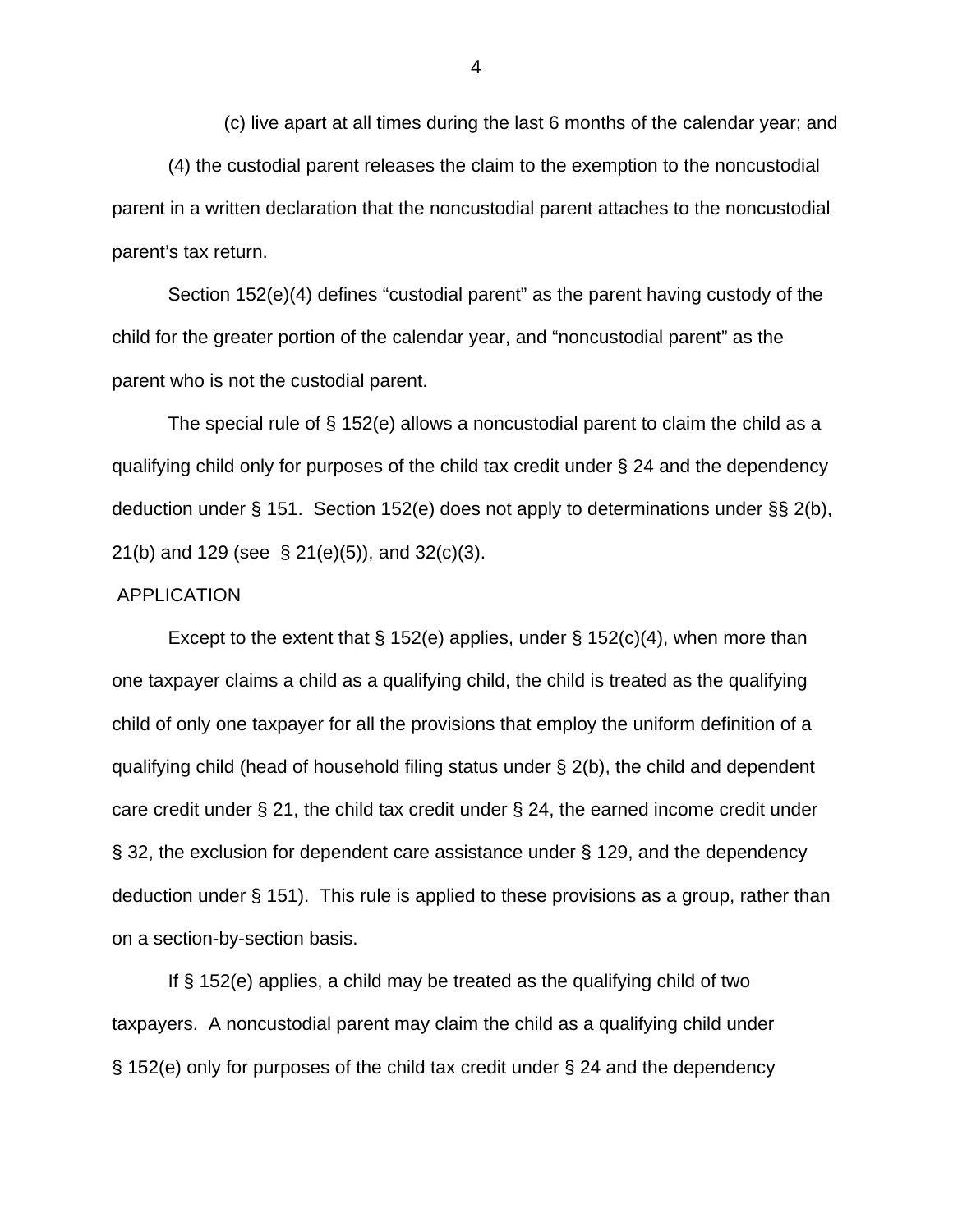deduction under § 151. However, the noncustodial parent may not claim the child as a qualifying child under § 152(e) in determining head of household filing status under § 2(b), the earned income credit under § 32, the child and dependent care credit under § 21, or the exclusion from income for dependent care assistance under § 129. Only the custodial parent (or other eligible taxpayer) may claim the child as a qualifying child for those purposes.

## EXAMPLES

 In the examples below, each individual is a citizen of the United States and uses a calendar taxable year, and the child is a qualifying child (as defined in § 152(c)) of each taxpayer. Unless otherwise indicated, these examples assume that each individual meets the other requirements for claiming a benefit described in the example.

*Example 1*. (i) A child, mother, and grandmother share the same principal place of abode. The mother is not married and is not the qualifying child of the grandmother, and the grandmother is not the mother's dependent.

(ii) The mother claims the child as a qualifying child for purposes of the earned income credit under § 32.

(iii) The child is treated as the qualifying child of the mother for purposes of the earned income credit. Because the mother claims the child as a qualifying child for purposes of the earned income credit, under  $\S 152(c)(4)(A)$ , the child may not be treated as the qualifying child of the grandmother for any purpose.

(iv) If, however, the mother does not claim the child as a qualifying child for any purpose, the child may be treated as the qualifying child of the grandmother for purposes of the earned income credit under § 32 as well as head of household filing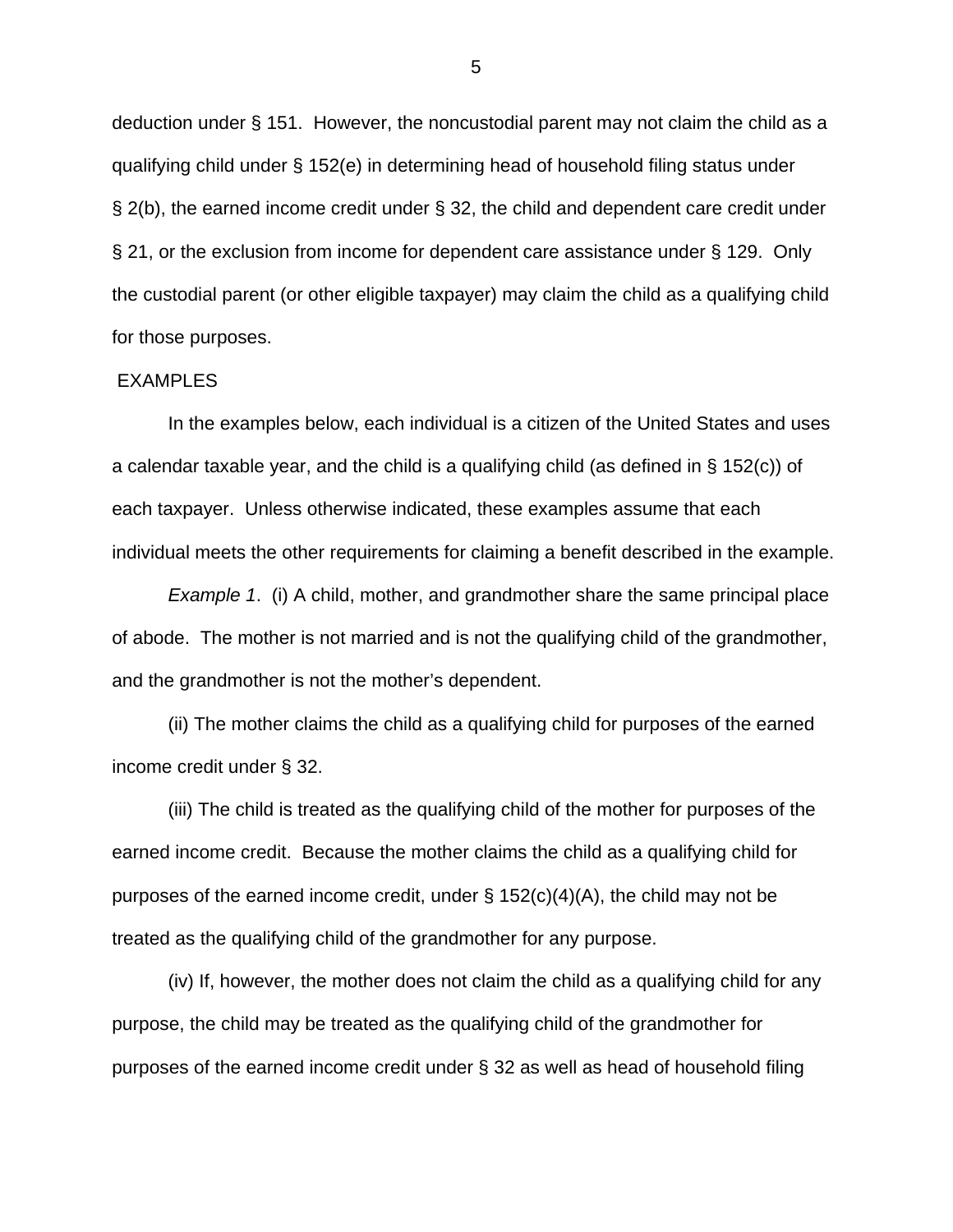status under § 2(b), the dependency deduction under § 151, the child tax credit under § 24, the child and dependent care credit under § 21, and the exclusion from income for dependent care assistance under § 129, if applicable, assuming that no other taxpayer claims the child as a qualifying child.

*Example 2*. (i) The facts are the same as in *Example 1*, except that the mother and father of the child are divorced, the father is the noncustodial parent, the mother has released the claim to the exemption to the father in a written declaration under § 152(e), and the father attaches the written declaration to his return and claims the child as a qualifying child for purposes of the dependency deduction and the child tax credit.

 (ii) Under § 152(e), the child is treated as the qualifying child of the father for purposes of the dependency deduction and the child tax credit. The child is treated as the qualifying child of the mother for purposes of the earned income credit and, if applicable, head of household filing status, the child and dependent care credit, and the exclusion from income for dependent care assistance. The child may not be treated as the qualifying child of the grandmother for any purpose.

 *Example 3.* (i) The father and mother of a child are married to each other. The father, mother, and child share the same principal place of abode for the first 8 months of the year. For the last 4 months of the year, the parents live apart from each other, and the mother and child share the same principal place of abode. The parents file separate tax returns for the taxable year. Consequently, neither parent may claim head of household filing status, an earned income credit, or a child and dependent care credit, because in general § 2(b) applies only to unmarried individuals, while §§ 32(d)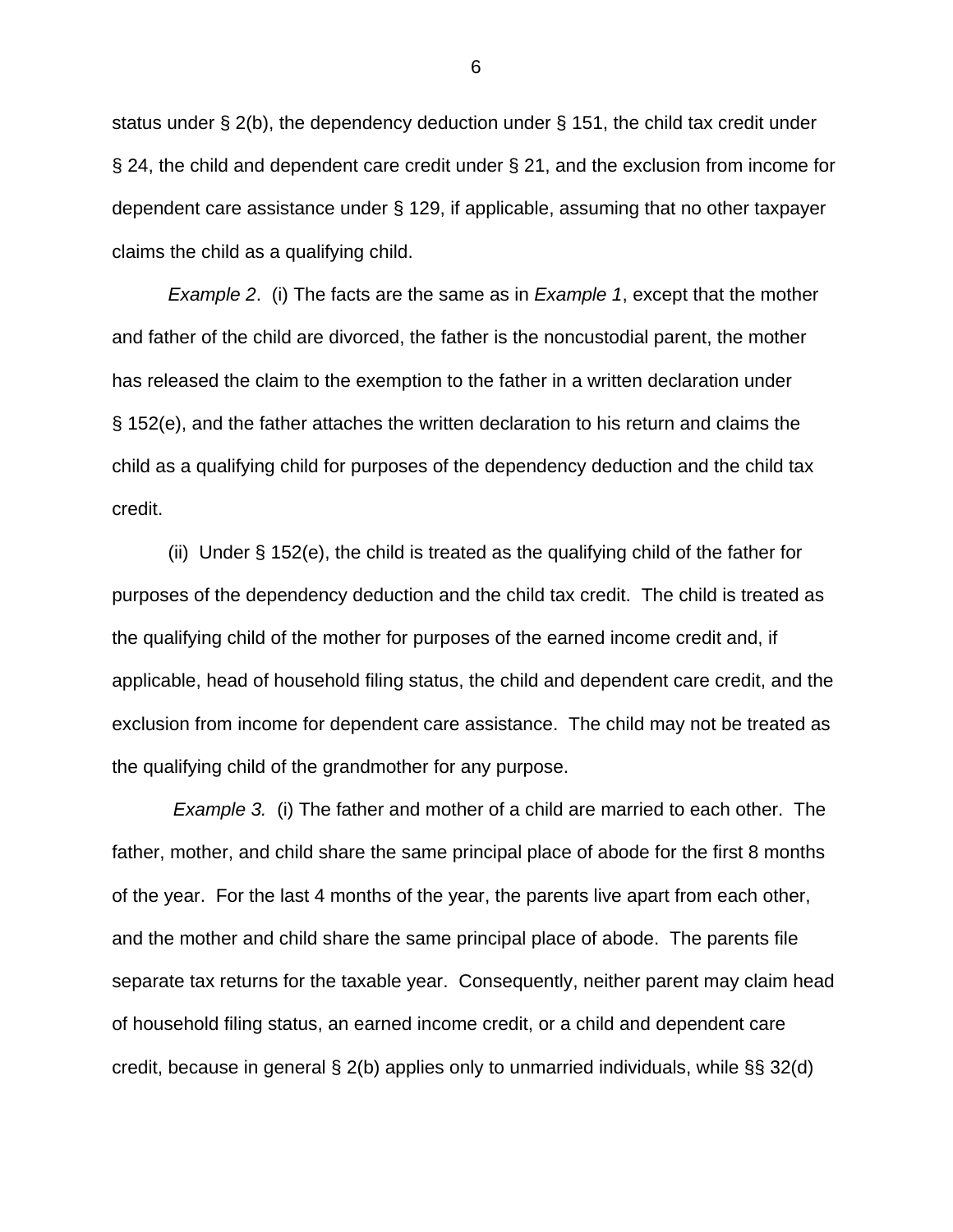and 21(e)(2), respectively, require married individuals to file a joint return.

(ii) The father claims the child as a qualifying child for purposes of the dependency deduction under § 151 and the exclusion for dependent care assistance under § 129. The mother claims the child as a qualifying child for purposes of the dependency deduction under § 151, the child tax credit under § 24, and the exclusion for dependent care assistance under § 129.

(iii) Under the tie-breaking rule of  $\S$  152(c)(4)(B), the child is treated as the qualifying child of the mother because the child resided with the mother for the longer period of time during the taxable year. Therefore, the child is the qualifying child of the mother for purposes of the dependency deduction, the child tax credit, and the exclusion for dependent care assistance. Section 152(e) does not apply because the mother and father are not divorced or separated under a decree of separate maintenance or written separation agreement at the end of the taxable year and did not live apart for the last 6 months of the calendar year. Therefore, the child may not be treated as the qualifying child of the father for any purpose.

 (iv) If, however, the mother does not claim the child as a qualifying child for any purpose, the child is treated as the qualifying child of the father for purposes of the dependency deduction under § 151 and the exclusion for dependent care assistance under § 129.

 *Example 4.* (i) The facts are the same as in *Example 3*, except that the mother and father are separated under a written separation agreement at the end of the taxable year, the mother is the custodial parent and has released the claim to the exemption to the father in a written declaration under § 152(e), and the father attaches the Form 8332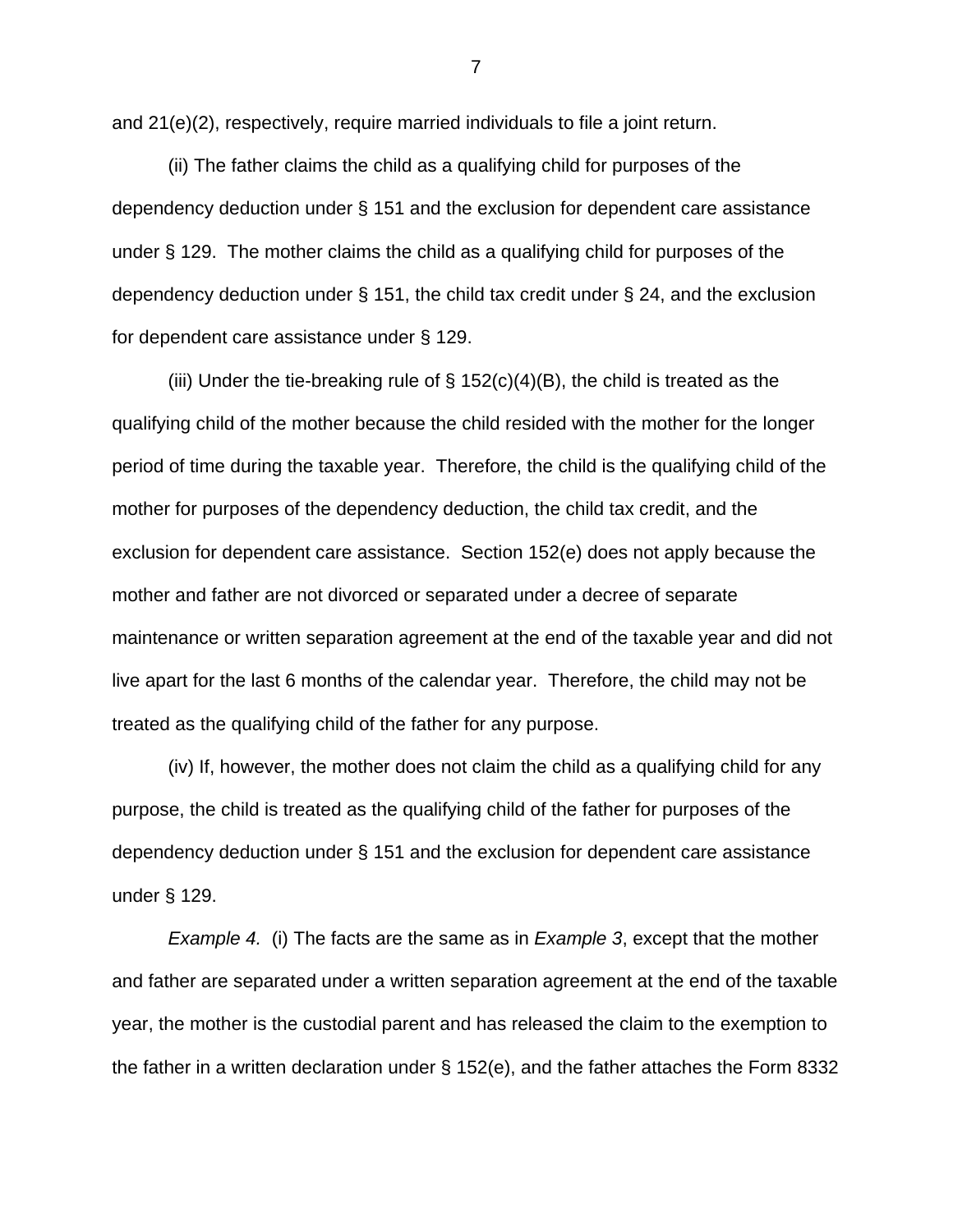to his return and claims the child as a qualifying child for purposes of the dependency deduction, the child tax credit, and the exclusion for dependent care assistance under § 129.

 (ii) Because § 152(e) applies, the child is treated as the qualifying child of the father for purposes of the dependency deduction and the child tax credit. The child is not treated as the qualifying child of the father for purposes of the exclusion for dependent care assistance because the father is the noncustodial parent and, under § 21(e)(5), only the custodial parent may claim the child as a qualifying child for purposes of the exclusion for dependent care assistance. Therefore, the tie-breaking rule of  $\S$  152(c)(4)(B) applies, and the child is treated as the qualifying child of the mother for purposes of the exclusion for dependent care assistance.

*Example 5*. (i) The father and mother of two children are married to each other. The father, mother, and both children share the same principal place of abode for the entire year. The father and mother file separate tax returns for the taxable year. Consequently, neither parent may claim head of household filing status, an earned income credit, or a child and dependent care credit, because in general § 2(b) applies only to unmarried individuals, while §§ 32(d) and 21(e)(2), respectively, require married individuals to file a joint return.

 (ii) The father claims the older child as a qualifying child for purposes of the child tax credit, dependency deduction, and exclusion for dependent care assistance. The mother claims the younger child as a qualifying child for purposes of the child tax credit, dependency deduction, and exclusion for dependent care assistance.

(iii) The older child is treated as the qualifying child of the father and the younger